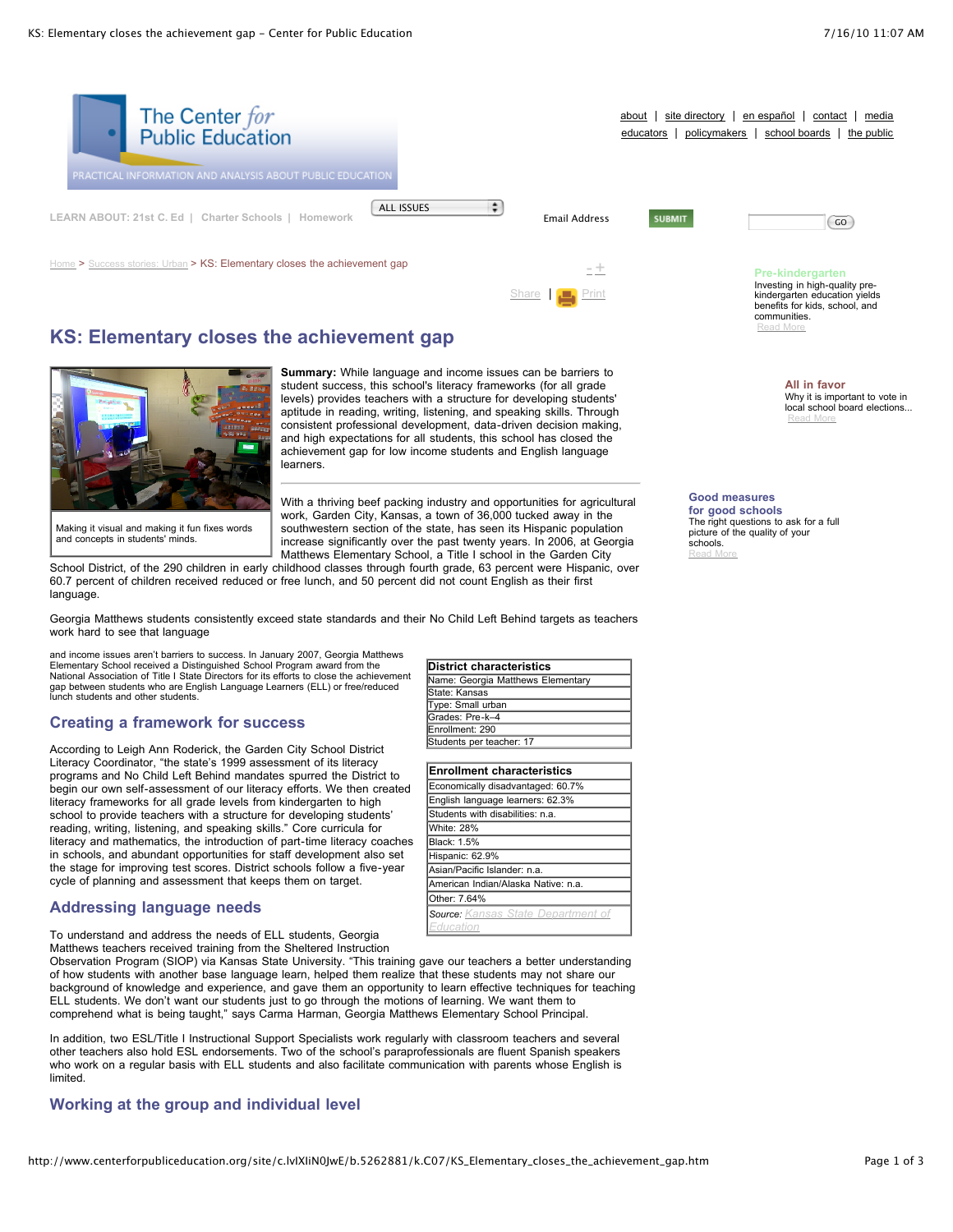Small class size (twenty-five students average), flexible student groupings, and a focus on individual students' needs contribute to Georgia Matthews Elementary School's success. By creating small groups of students within a class based on similar ability levels (on-level reading, accelerated reading, below level reading), as well as by special needs such as ELL or students with disabilities, teachers can address students at their own instructional levels with appropriate texts, activities, and exercises.

The availability of additional staff to work with students and teachers inside and outside the classroom ensures that each student's needs are met. Title I/ESL Instructional Support Teacher Donna Hadlock and Librarian Marjorie Studebaker, for example, work together as a team with kindergarten and first/second grade students and teachers. Title I/ESL and Instructional Support Teacher Kris Carr rotates among third and fourth grade classes and also works with a kindergarten class. Three paraprofessionals are on hand to "float" from class to class to lend a hand. "At any given moment in a classroom, there may be three staff members working with students in small groups or on an individual level and reinforcing various skills and concepts presented by the classroom teacher," says **Studebaker** 

### **Keeping it real and on-going**

One of the most effective strategies for reaching ELL students is visualization of concepts and of vocabulary. Kris Carr, ESL and Instructional Support Teacher, notes, "You can't underemphasize the use of realia [objects used to illustrate words] in the classroom: A cowboy hat, a lasso, a saddle, for example, to make a visual connection with unfamiliar words and to help the student relate those words to some piece of knowledge that he or she already has. If students, and not just ELL students, can see the word in their minds and relate it to an image, they'll learn it forever. It also makes the learning process fun."

Fourth-grade teacher Carol Wethington confirms this observation: "I taught one of my ELL fourth graders the concept of 'cranky' by acting out what the word meant. Then, she asked me what 'khaki' meant. I took her into the hallway to see if we could find someone wearing that color. The student saw a parent with a crying baby there and said, "We may not have found the color 'khaki', but I think we found 'cranky.' That's the kind of moment that a teacher lives for."

Designated blocks of time are allocated to reading, writing, and mathematics, but literacy efforts permeate all aspects of the school day. Teachers integrate vocabulary, concepts, and mathematics into all subjects matters; the gym and art teachers also bring books and objects to class to facilitate literacy learning during their classes.

"Our students don't just see or hear a piece of information once," says third-grade teacher Robbyn Staats. "We build proficiency and understanding over time and in layers. One story theme forms the core of discussion, practice, and exercises over several weeks. The same process applies to mathematics. After my students learn one concept, they continue to drill and review it as I add new concepts."

Georgia Matthews Elementary School is also fortunate to have an excellent range of technology including laptop computers available to students for learning and practice. By third and fourth grade, students are reading poetry, stories, or plays online and also taking their state assessments online. Even the youngest students who are not yet readers are taught computer basics, such as how to turn on the computer and how to care for it.

### **Driving instruction with data**

Teaching strategies at Georgia Matthews are research and data-driven. "Collecting data for the sake of data, however, isn't our goal", says Principal Harman. "Our teachers know how to analyze the data, interpret what it means, and how to take corrective action."

Students in all grades are pre-assessed with standardized tests to determine their appropriate reading grade level and then are re-assessed several times a year. Each week, students' progress is assessed and recorded with a system of running records. In a one-minute, timed session, students read part of the story that they've been working on during the week. Skills such as reading fluency, word connection, word order, and comprehension are checked. "We can see where students are, pinpoint any problems, and make any necessary adjustments in teaching strategies or in their group assignments," observes Title I/ESL Instructional Support Teacher Donna Hadlock. "Students also get a good sense of where they stand and what they need to do to improve."

#### **Making time to plan ahead**

While students attend art, writing, gym, or music class (the number of times and length per week depends upon grade level), teachers have scheduled planning time. During this time, they are also able to meet regularly with the instructional support specialists and part-time literacy coach to discuss students' progress, needs, and new strategies. "There is also a lot of important informal interaction and exchange of information among teachers. Teachers are also good at collaborating in the hallway and by email," notes Principal Harman.

## **Learning and celebrating together**

Georgia Matthews Elementary School believes in celebrating its students' success. After third and fourth graders completed their state assessments tests during the first two weeks of April, the entire school took a trip to the Garden City Zoo. Of course, some literacy training took place there as students stalked the animals and learned about their names, diets, and habitats. But the main point was to celebrate the joy of learning and the end of testing by just having some fun. As Kris Carr says, "At our school, we're seeing, hearing, touching, and living literacy every day and in every way."

#### **Lessons learned**

Data and research should drive instructional decisions. "Once you know how to analyze and interpret data, you can get a handle on what is really working with students and what is not." says fourth-grade teacher Carol Wethington. "As a teacher, you can't just stay in your comfort zone of instruction if it's not working for a student; you may have to get comfortable with